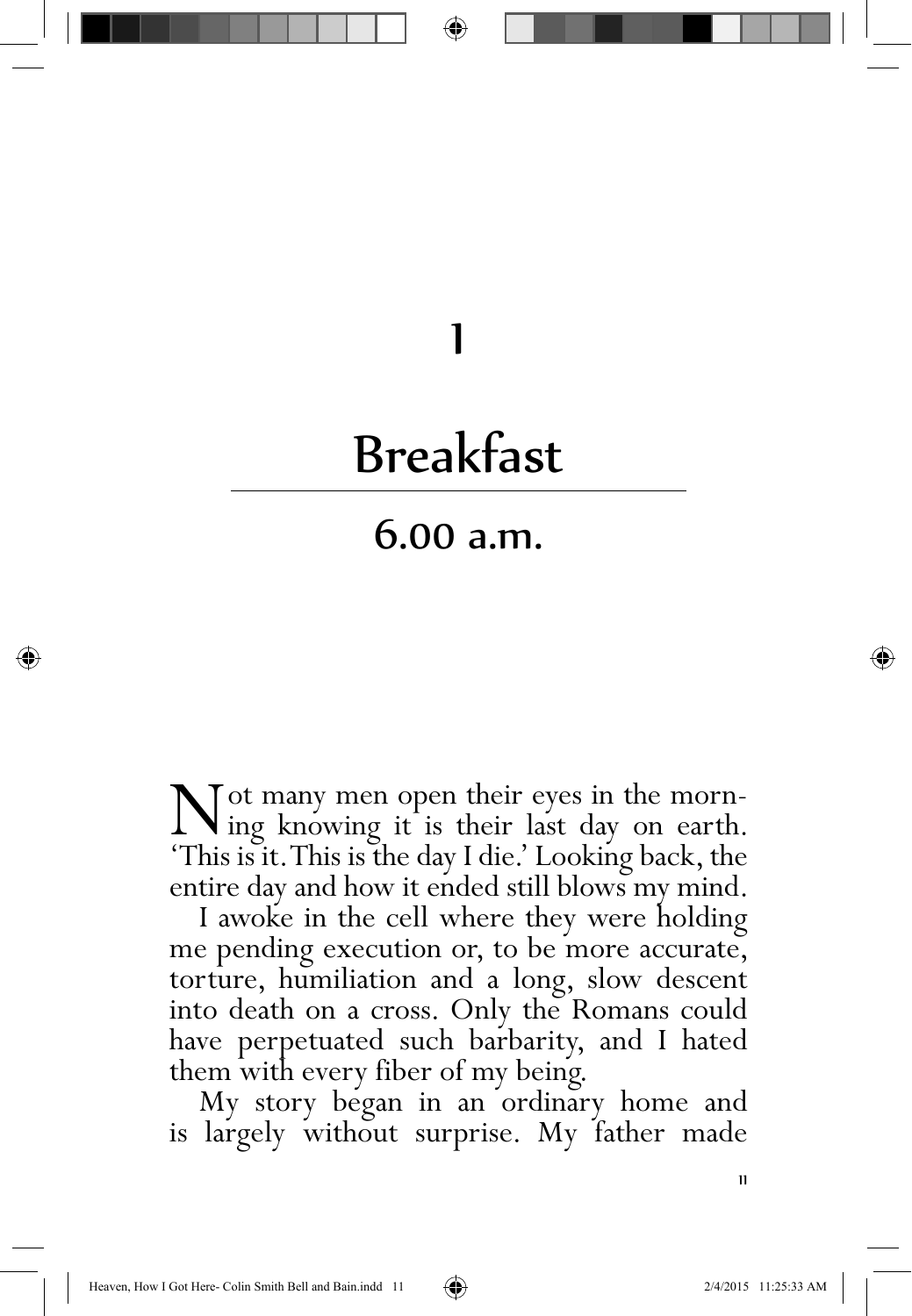a modest living as a builder while my mother, who set the pace for our family, gave herself to setting her children on the right path.

Because we were Jewish, the synagogue was a regular part of our family life, as was the annual trip to the temple in Jerusalem. My mother, a woman of ridiculous faith, made sure that I was well schooled in the teachings of our fathers. 'God is gracious and compassionate,' she said, 'slow to anger and abounding in love.'

She also taught us the Ten Commandments, and with them a long list of rules drawn from the Scriptures, the Rabbis and from her own fund of wisdom. Her world was simple: there was a right way to live and there was a wrong way. Live the right way and all will end well. Live the wrong way and you had better watch out. 'God is watching you,' she would say. 'He sees everything, and He never forgets. He remembers the good and He remembers the evil. You always reap what you sow.'

Her favorite book in the Scriptures was the book of Proverbs. I can still hear her voice telling me that 'The fear of the Lord is the beginning of wisdom.' Then she would ask me, 'Do *you* fear God?' It never occurred to me that there was any other option. Like most children, I pretty much just accepted what my mother taught me about God—until my early teens, when I began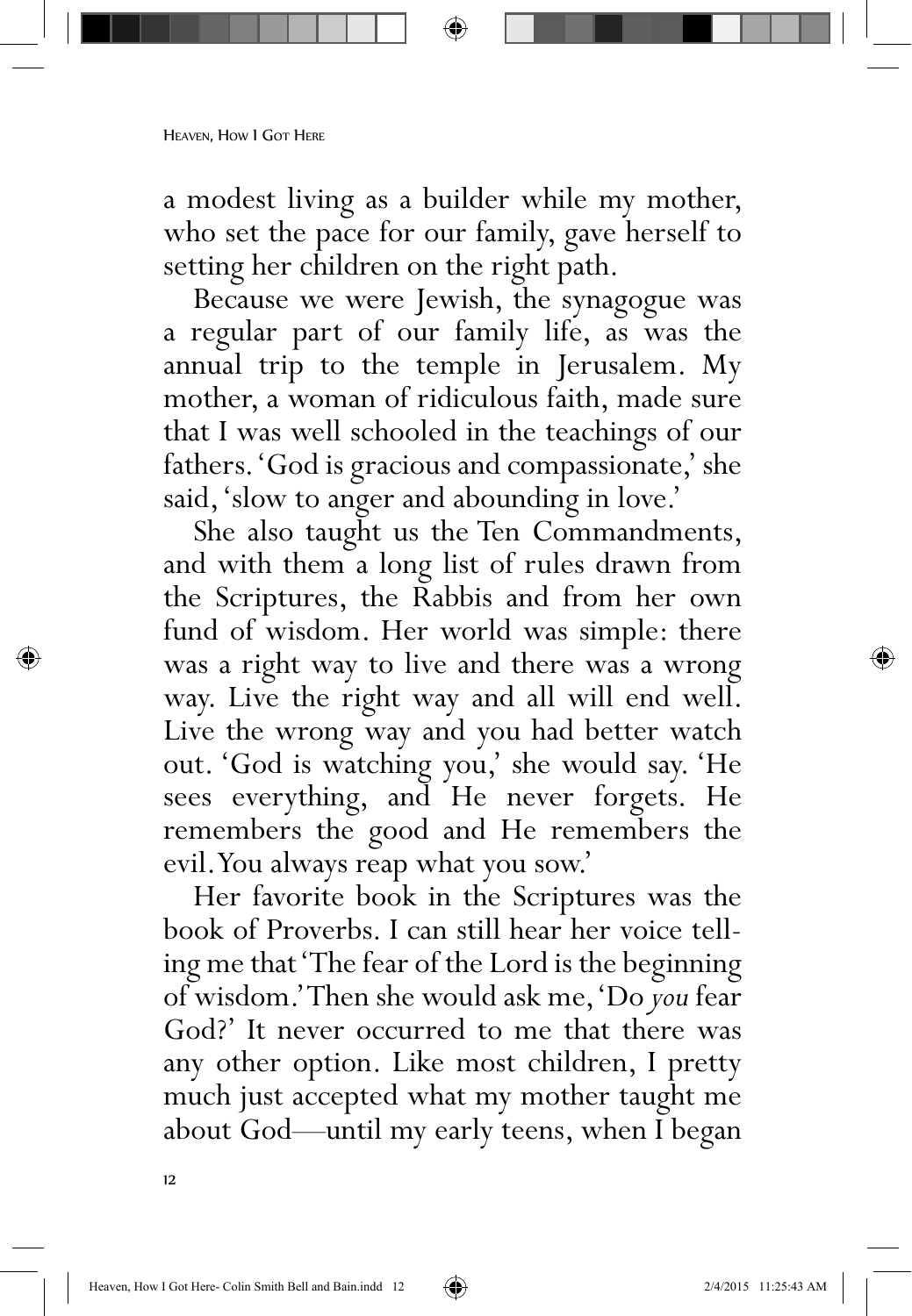to have questions about God and about authority in general.

A major turning point occurred for me at the age of thirteen, when I saw up close the injustice that was woven into the fabric of our national life. My father worked so hard to make ends meet for our family, but the intolerable taxes imposed on us by the occupying Roman army made even our modest lifestyle hard to sustain. That particular day, the tax collector knocked on the door with his latest unfounded demand. I remember the pained and powerless look on my father's face. It was as if they had broken his back and crushed his spirit. Everyone knew that the system was riddled with corruption, but what can you do when the power of a brutal army stands behind the slimy little taxman?

Seeing my father look that way made me furious. What right did these imposters have to march into our land and demand our money? Since when did we owe them? The whole thing was an injustice, and even as a young man it made me mad. It simply wasn't fair.

Our annual visit to the temple in Jerusalem<br>Think of a vacation with your extended family Think of a vacation with your extended family and you will get the idea. My first impression of the temple was of awe and wonder. The size

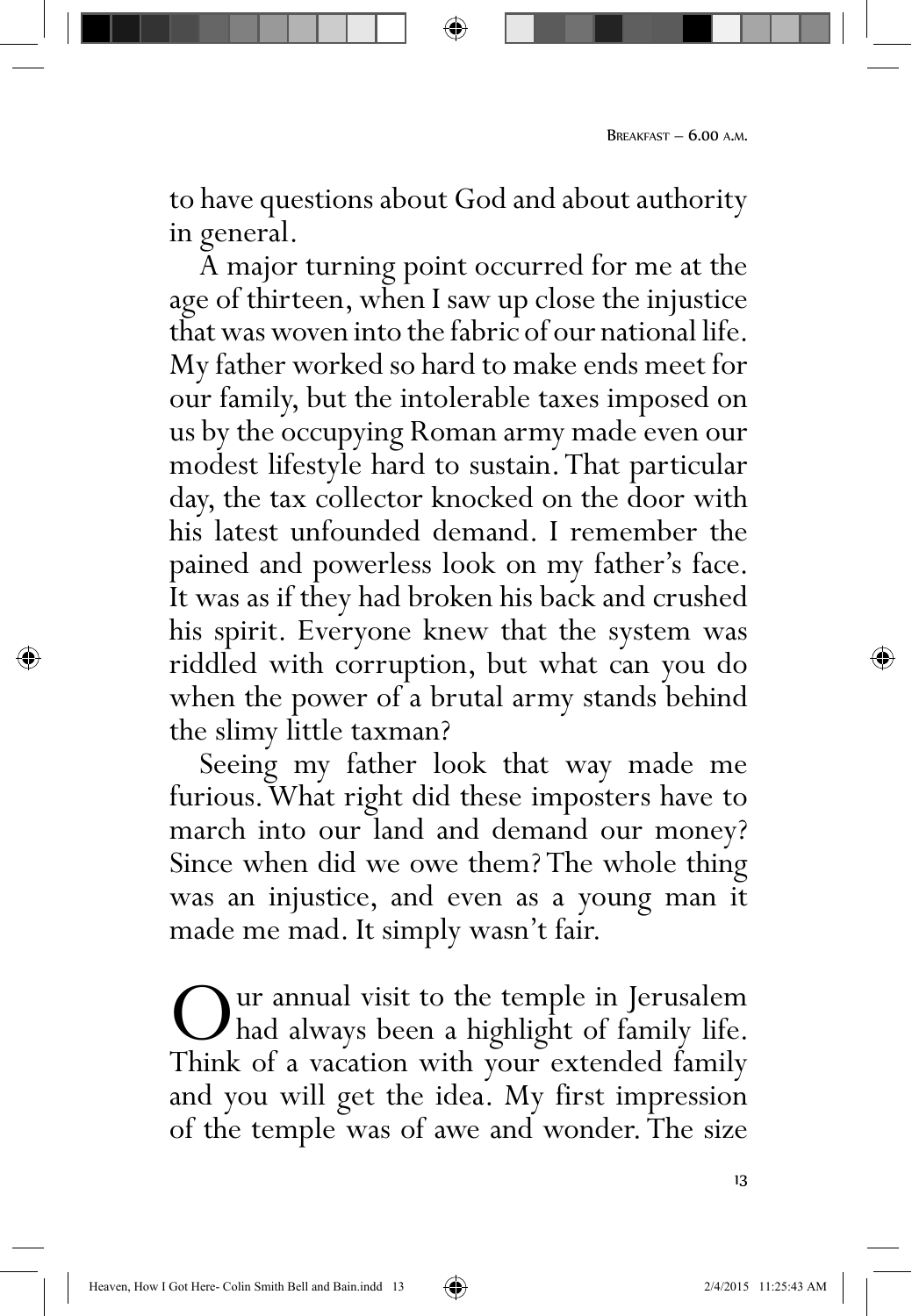## HEAVEN, HOW I GOT HERE

of the building, the depth of the walls, the noise of the crowds and the relentless activity in the temple courts took my breath away.

But as the years passed, my questions began to grow. The priests offered a relentless diet of rules and morality. 'Wisdom for life', they called it. But what were they doing about the glaring injustice that was plain for all to see in the everpresent oppression of Rome? Nothing, as far as I could see.

Gradually I came to the conclusion that the temple, the priests and the whole moral structure were supremely irrelevant to the real issues of life for our people. Over time, the hatred I felt toward Rome showed up in a growing resentment toward the temple, its rules and its God. It seemed like the priests and religious professionals were just playing games while all the time they were ignoring the real issues that needed to be addressed in society.

I watched how people poured money into the temple treasury and thought about how that money could be used to fund the small bands of freedom fighters who were ready to risk their lives in standing up to the Roman occupation. But that didn't happen. Instead, the money rolled into the temple coffers to be sunk into the endless maintenance of buildings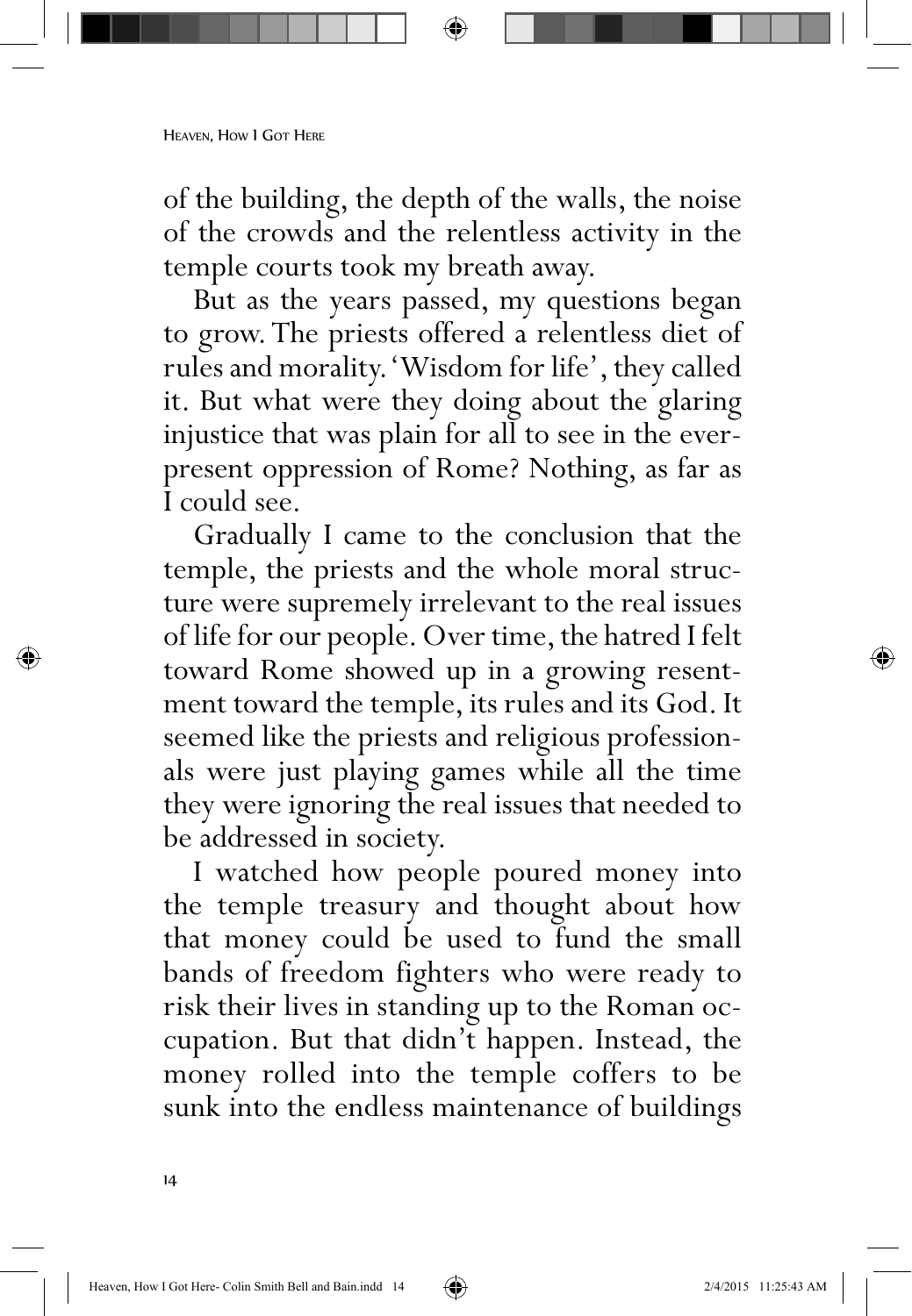and priests who, as far as I could see, had little to offer.

Rules! Morality! Where was this getting us? What could it all accomplish? Somewhere in these anxious and angry thoughts, a rebellion was born in my heart.

So you won't be surprised when I tell you that<br>the temple was the scene of my first theft, at<br>the age of fifteen. I had been watching as people the age of fifteen. I had been watching as people put their money into the treasury and had been surprised by the low level of security. It would be as easy, I figured, for me to take money *out* of the treasury as it was for them to put money *in*. If the priests weren't going to put the money to good use, maybe I *could*.<br>As the thought settled, a decision emerged.

My palms began to sweat as I watched and waited for the right moment. Then, with money in hand, I stepped toward the basin where the gifts were gathered, feigned the dropping of my coins, and in the same movement gathered a fistful of cash.

Walking away, I felt sure that a large hand would be laid on my shoulder and that I would be confronted. But it never happened. I had committed the perfect crime, and as much as I hated to admit it, it felt good.

My theft at the treasury planted the seed of a grander scheme for a nobler purpose.

15

⇔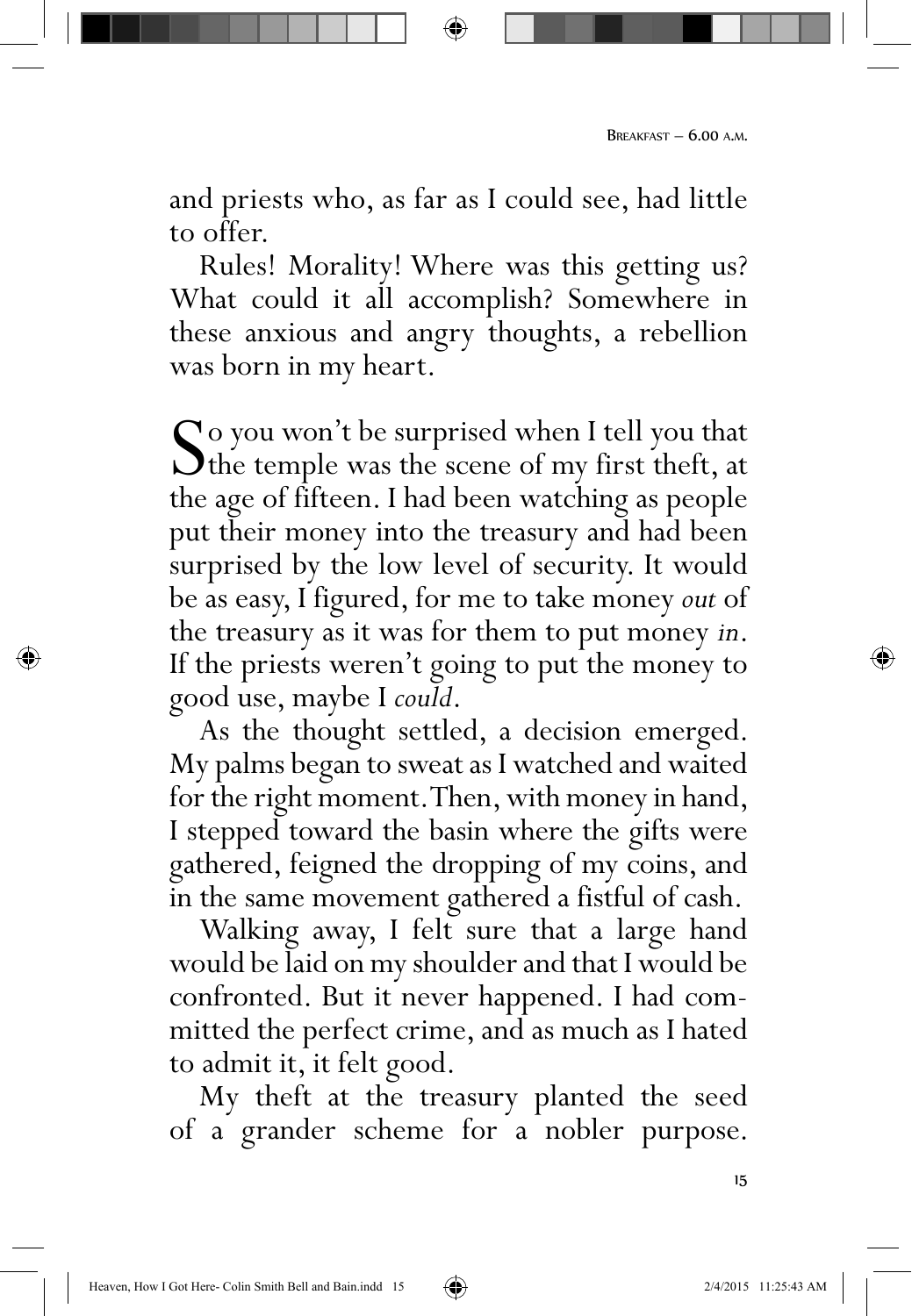Somebody needed to do something bold, and that became my life's ambition.

Each time I stole, it got easier for me. I had far bigger hauls and far less fear of consequences. Over time I became arrogant in my crimes and lazy in my efforts to hide them. After years of stealing, lying and taking advantage of others, the consequences of my lifestyle finally caught up with me. That large hand of the law I had eluded for so long landed on my shoulder, and led me to the cell where I began the last day of my life.

A loud thud reverberated on the cell door as a heartless guard stepped in with a mug and a plate in his hand. 'Breakfast,' he said, as he spat in my food. 'Enjoy your last meal.'

The door closed and I sat alone, powerless, staring at the wall of my miserable cell. This was the end of the line for me, and it felt as if the Devil was on my shoulder. In front of me was a day of excruciating pain, and who knew what would lie beyond that?

Rage against Rome had energized my life, and now I was in the hands of the people I hated. I had dared to resist their power, and I knew that they would show me no mercy. They would make an example of me and use my pain to stop any brave souls who might consider following my example in their tracks.